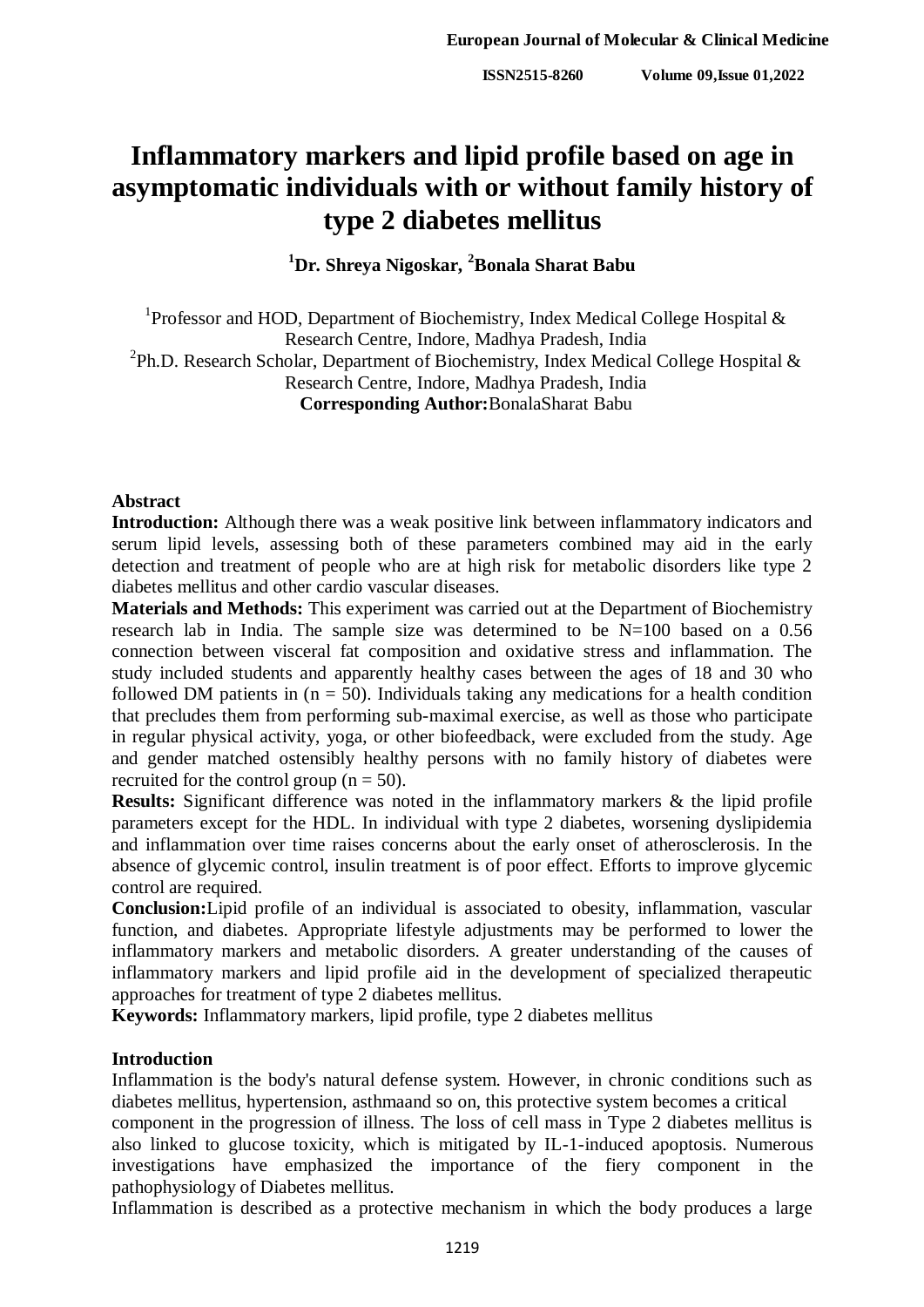### **ISSN2515-8260 Volume 09,Issue 01,2022**

number of inflammatory proteins. Excessive synthesis of inflammatory proteins causes tissue damage in inflammatory diseases and atherosclerosis  $[1-3]$ . When glycated end products bind to their receptors, they cause NFk gene expression to spike, resulting in the activation of the inflammatory cascade. The cholinergic efferent pathway that secretes acetylcholine blocks inflammation and when the acetylcholine receptor binds to 7nAchR, it inhibits NFk and stops the inflammatory cascade<sup>[4]</sup>.

TNF-and IL-6 are important inflammatory indicators that show how visceral fat and inflammation are linked  $^{[5]}$ . TNF-and IL-6 increase lipolysis and free fatty acid release, resulting in increased hepatic glucose production and  $IR^{[6]}$ . TNF-levels are higher in people who have larger adipocytes <sup>[7]</sup>. In adipocytes and muscle, TNF-promotes serine phosphorylation of IRS-1, which inhibits insulin receptor tyrosine kinase function [8]. According to Indulekha*et al*., the inflammatory markers hsCRP, TNF- and individuals had high levels of IL-6. Several studies revealed metabolic issues associated with T2 DM heritage, including pulse expansion and other DM features [9,10].

Inflammatory proteins elicited by stimuli, such as infection or invaders, stimulate the vagus nerve, which reduces inflammation indicators and improves chronic inflammatory illnesses [11-13]. The treatment of an acetylcholine receptor agonist lowered the generation of TNF-, IL- $6$ , and other interleukins in Wang's experiments  $[14]$ . The "cholinergic anti-inflammatory route" refers to the link between the parasympathetic system and inflammatory proteins or immunological organs<sup>[11]</sup>. Furthermore, no parasympathetic efferent to the immune system has been discovered in experimental trials.

As a result, it's clear that the parasympathetic nervous system's anti-inflammatory component is regulated in tandem with the sympathetic nervous system  $^{[15]}$ . Nor-epinephrine inhibits TNF production via beta-adrenergic receptors, according to *in vitro* tests [16] . *In vitro* investigations have also shown that sympathetic activation by intracranial injection of cytokines<sup>[17]</sup> has a stimulatory effect  $[$ <sup>[15]</sup>, i.e., increased nor-epinephrine turnover in the spleen. The effect of the sympathetic nervous system on inflammatory proteins is thus demonstrated. The studies based on human subjects confirmed the inverse association between LF, HF spectral power and SDNN and direct association of resting HR with inflammatory markers IL-6 and CRP, even after having adjusted for confounding factors [18]. The amount of nor-epinephrine was raised in an experimental model after sympathetic nerve stimulation and the formation of cytotoxic hydroxyl free radicals was increased in the rat myocardium as a result  $[19,20]$ . The sympathetic system appears to cause oxidative stress through the auto-oxidation of catecholamines in the extracellular fluid  $[21,22]$ . In human research, an inverse relationship between impaired autonomic function and oxidative stress [23] has been discovered.

To our knowledge, no solid evidence exists about the association between inflammatory markers, lipid profile and age relevance of type 2 diabetes mellitus in first-degree relatives (cases). As a result, the researchers investigated the link between inflammatory markers as well as lipid profile according to age distribution and its relevance, in healthy persons with and without a family history of Type 2 diabetes.

# **Materials and Methods**

After getting clearance from the institutional ethics committee, study participants were provided written and informed consent. Experiments were carried out at the Department of Biochemistry research lab in India. The sample size was determined to be N=100 based on a 0.56 connection between visceral fat composition and oxidative stress and inflammation.The study included students and apparently healthy cases between the ages of 18 and 30 who followed DM patients in  $(n = 50)$ . Individuals taking any medications for a health condition that precludes them from performing sub-maximal exercise, as well as those who participate in regular physical activity, yoga, or other biofeedback, were excluded from the study. Age and gender matched ostensibly healthy persons with no family history of diabetes were recruited for the control group ( $n = 50$ ).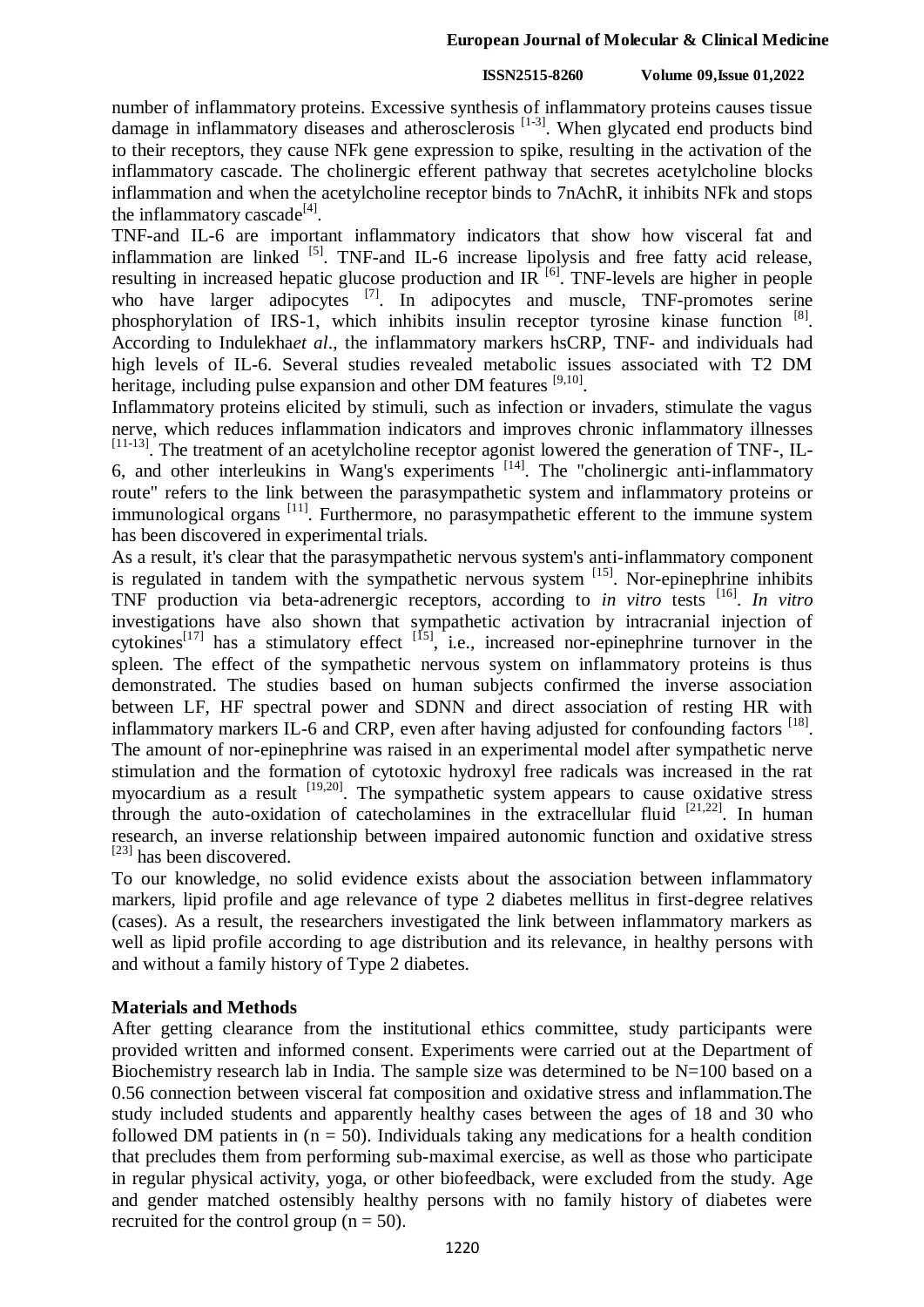# **ISSN2515-8260 Volume 09,Issue 01,2022**

Participants were advised to acquire enough sleep the night before recording and to abstain from caffeinated beverages, exercise, alcohol, and nicotine for 24 hours. Participants were asked to report to the Department of Biochemistry in the morning after fasting overnight. A fasting venous blood sample (5 mL) was obtained from the median cubital vein as soon as they arrived at the lab for biochemical assessment of lipid profile, inflammatory markers. Total cholesterol (TC) was determined using colorimetric and enzymatic methods with cholesterol oxidase peroxidase by utilising a Diagnostic kit. The kit used to do the test is from the Auto Span company. For lipid profile testing, the ERBA CHEM 5 X Model is employed. hs CRP kit measures the Human High Sensitivity C-Reactive Protein using an enzyme-linked immunosorbent assay based on Biotin double antibody sandwich technology (hs-CRP). The kit used to conduct the test is from the R & D SYSTEM firm. For his CRP test, he uses the Alere Reader AM 2100 Model.

A TNF alphaspecific antibody has been precoated on the microtiter plate included in the Ray Biotech made the test kit that was used.

# **Results**

In table 1, depicts the age distribution, mean, standard deviation of Inflammatory Markers among individuals with or without family background of type 2 diabetes mellitus.

| <b>Parameters</b>                                     | Age                                    | history of type 2diabetes |  |        | Controls without family Cases with family history<br>of type 2 diabetes |            |                                         | p-value |
|-------------------------------------------------------|----------------------------------------|---------------------------|--|--------|-------------------------------------------------------------------------|------------|-----------------------------------------|---------|
|                                                       | Distribution $\frac{1}{\vert N \vert}$ |                           |  |        |                                                                         |            | Mean Std.Deviation N Mean Std.Deviation |         |
| [TNF alpha (pg/ml) $\frac{10}{22-25}$ Years 12 145.50 | 18-21 Years 38 120.00                  |                           |  | 50.66  |                                                                         | 29 275.00  | 74.31                                   | 0.001   |
|                                                       |                                        |                           |  | 52.89  |                                                                         | 296.63     | 80.41                                   | 0.075   |
| IL $6$ (pg/ml)                                        | 18-21 Years 38 4.96                    |                           |  | 1.01   | 29                                                                      | 13.28      | 1.11                                    | 0.538   |
|                                                       | 22-25 Years 12 4.51                    |                           |  | 1.08   |                                                                         | 13.83      | 1.44                                    | 0.558   |
| $h$ s $CRP$ (ng/ml)                                   | 18-21 Years 38 3051.20                 |                           |  | 528.29 |                                                                         | 29 9377.20 | 2105.32                                 | 0.000   |
|                                                       | 22-25 Years 122834.40                  |                           |  | 462.68 |                                                                         | 219025.00  | 3048.21                                 | 0.000   |

| Table 1: Age distribution of inflammatory markers levels among the study population |  |  |  |  |
|-------------------------------------------------------------------------------------|--|--|--|--|
|-------------------------------------------------------------------------------------|--|--|--|--|

**Table 2:** Age distribution of Lipid profile among the study population

| <b>Parameters</b> | Age<br><b>Distribution</b> | <b>Controls without family</b><br>history of type 2 diabetes |             |                      | <b>Cases with family history</b><br>of type 2 diabetes |             |                      | <b>P</b> value |
|-------------------|----------------------------|--------------------------------------------------------------|-------------|----------------------|--------------------------------------------------------|-------------|----------------------|----------------|
|                   |                            | N                                                            | <b>Mean</b> | <b>Std.Deviation</b> |                                                        | <b>Mean</b> | <b>Std.Deviation</b> |                |
| $TC$ (mg/dl)      | 18-21 Years                | 38                                                           | 163.26      | 23.81                | 29                                                     | 209.34      | 14.85                | 0.001          |
|                   | 22-25 Years                | 12                                                           | 177.42      | 27.98                | 2                                                      | 211.29      | 16.61                | 0.010          |
| $HDL$ (mg/dl)     | 18-21 Years                | 38                                                           | 40.87       | 6.20                 | 29                                                     | 39.35       | 5.56                 | 0.167          |
|                   | 22-25 Years                | 12                                                           | 43.97       | 6.93                 | $\overline{2}1$                                        | 40.87       | 6.22                 | 0.173          |
| $TGL$ (mg/dl)     | 18-21 Years                | 38                                                           | 123.44      | 18.87                | 29                                                     | 144.07      | 9.96                 | 0.000          |
|                   | 22-25 Years                | 12                                                           | 130.08      | 20.03                | $2^{\prime}$                                           | 147.48      | 16.70                | 0.147          |
| $LDL$ (mg/dl)     | 18-21 Years                | 38                                                           | 97.71       | 16.87                | 29                                                     | 141.60      | 16.24                | 0.650          |
|                   | 22-25 Years                | 12                                                           | 107.43      | 19.54                | 2                                                      | 140.92      | 18.80                | 0.841          |
| VLDL (mg/dl)      | 18-21 Years                | 38                                                           | 24.68       | 3.77                 | 29                                                     | 28.74       | 2.02                 | 0.000          |
|                   | 22-25 Years                | 12                                                           | 26.02       | 4.01                 | 21                                                     | 29.49       | 3.34                 | 0.147          |

In table 2 depicts the age distribution, mean, standard deviation of LIPID PROFILE among individuals with or without family background of type 2 diabetes mellitus

# **Discussion**

TNF alpha in 18- 21 year olds in the control group  $(120.00\pm50.66 \text{ pg/ml})$  and the case group  $(275.0\pm50.66 \text{ pg/ml})$ . TNF alpha 22-25 years in control  $(145.50\pm52.89 \text{ pg/ml})$  and case group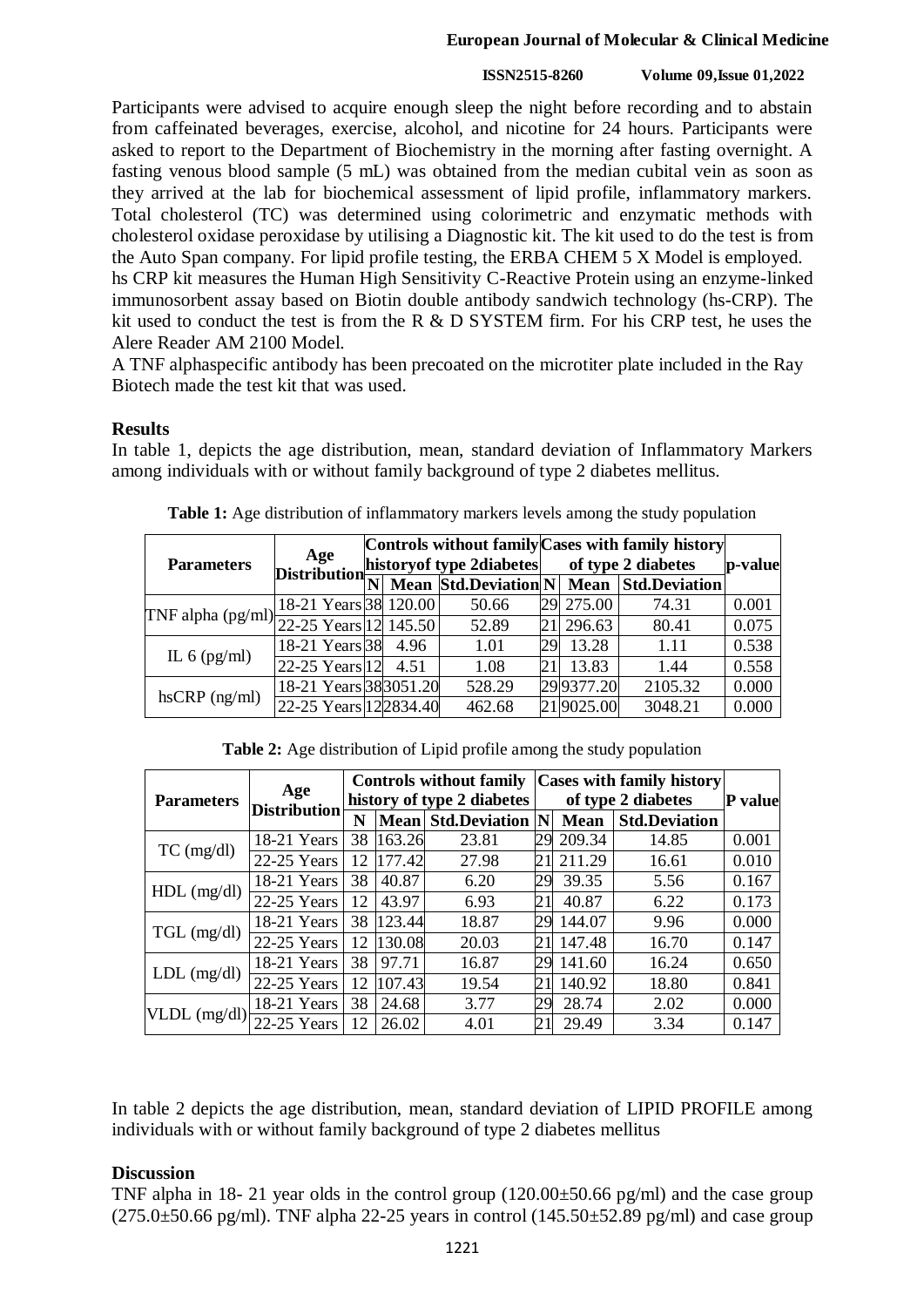### **ISSN2515-8260 Volume 09,Issue 01,2022**

 $(296.63\pm80.41 \text{ pg/ml})$  had a statistically significant difference ( $p<0.001$ ), whereas TNF alpha 22-25 years in control (145.50  $\pm$ 52.89 pg/ml) and case group (296.63 $\pm$ 80.41 pg/ml) had a statistically insignificant difference (p=0.075 TNF alpha levels were found to be higher in diabetics in a Southern Karnataka population, according to Rama Hotamisligil GS *et al*. [24] In a similar study, Saghizadeh M *et al*. found a difference in TNF alpha between the case and control groups <sup>[25]</sup>.

The inflammatory cytokine tumour necrosis factor (TNF) is one molecule that has gotten a lot of attention. Although the mechanism by which TNFa exerts these divergent outcomes in NOD mice is unknown, it has been shown to have a favourable or negative effect on the progression to diabetes [26].

Early and more aggressive infiltration of the islets with immune cells, as well as an increase in the presentation of islet antigen in situ in the islets by islet infiltrating antigen presenting cells to T cells, are linked to rapid development to diabetes. TNF can boost presentation of islet antigen to both effector  $CD4$  and  $CD8<sup>±</sup>$  T cells in adoptive transfer studies, however further research in TNFNOD animals defective in either CD4± or CD8 \* T cells revealed that diabetes progression is dependent on  $CD8\pm T$  cells, with  $CD4\pm T$  cells playing a minor role. The evidence from TNFNOD mice discussed in this review suggests new routes by which inflammatory stimuli can cause inflammation autoimmune and recommends innovative ways in the development of therapeutic medicines that don't destroy cells  $^{[27]}$ .

In the Case Group, IL-6 levels increased by  $13.28 \pm 1.11$  pg/ml compared to the control group's  $4.96 \pm 1.01$  pg/ml (p=0.001), while in the 22-25-year group, IL-6 levels increased by 13.83  $\pm$  1.44 pg/ml compared to the control group's 4.51  $\pm$  1.08 pg/ml (p=0.075). In diabetic patients with coronary heart disease, E Pradhan AD *et al*. from Pondicherry discovered a significant rise in IL-6 levels (15.73  $\pm$  0.93 pg/ml) compared to healthy controls (3.07  $\pm$  0.01 pg/ml). [28]

hsCRP in 18-21 years in the Case Group increased by  $9377.20 \pm 2105.32$  ng/ml compared to control group  $3051.20 \pm 528.29$  ng/ml (p=0.0001), whereas hsCRP in 22-25 years increased by 9025.0  $\pm$  3048.21 ng/ml compared to control group 2834.40  $\pm$  462.68 ng/ml (p=0.0001). The increase in hsCRP in the case group was 6230.12 ng/ml. Increased inflammatory markers in Diabetes were reported by Volanakis JE Ahmed from Mauritius, as evidenced by an elevated CRP level <sup>[29]</sup>. In a similar study, Black S *et al*.found a difference in CRP levels between the case and control groups <sup>[30]</sup>. According to Gewurz H *et al*.study, there is no difference in CRP levels between the case and control groups [31].

In the Case Group, total cholesterol (TC) increased from 18 to 21 years old. Total cholesterol (TC) in 22-25 years in Case Group showed an increase in Mean  $211.29 \pm 16.61$  mg/dl compared to control group  $177.42 \pm 27.98$  mg/dl (p=0.001) and Total cholesterol (TC) in 22-25 years in Case Group showed an increase in Mean  $211.29 \pm 16.61$  mg/dl compared to control group  $163.26 \pm 23.81$  mg/dl (p=0.001). HDL levels in 18-21 year old. The case group had a lower mean of 39.35 $\pm$ 5.56 mg/dl than the control group, which had a mean of  $40.87\pm5.56$  mg/dl. 6.20 mg/dl (p=0.167) and HDL in 22-25 years in the Case Group decreased to  $40.87\pm6.22$  mg/dl compared to  $43.97 \pm 6.93$  mg/dl in the Control Group  $(p=0.173)$ .

TGL levels in 18-21 year olds in the Case Group increased by 144.07±9.96 mg/dl compared to 123.44  $\pm$  18.87 mg/dl in the Control Group (p0.0001),  $\pm$  16.70 mg/dl compared to 130.08 $\pm$ 20.03 mg/dl in the Control Group (p0.0001). dl (p=0.0147); dl (p=0.0147); dl (p=0.0 LDL levels in 18-21 year olds in the Case Group increased to 141.60±16.24 mg/dl, compared to  $141.60 \pm 16.24$  mg/dl in the Control Group. Similar LDL in 22-25 years in the Case Group

showed an increase in Mean  $140.92 \pm 18.80$  mg/dl compared to  $107.43 \pm 19.54$  mg/dl in the control group (p=0.841). VLDL in the Case Group increased by  $28.74 \pm 2.02$  mg/dl compared to the control group's  $24.68 \pm 3.77$  mg/dl (p0.0001), and VLDL in the Case Group increased by 29.49  $\pm$  3.34 mg/dl compared to the control group's 26.02  $\pm$  4.01 mg/dl (p0.0001). A comparable study by Sahu S *et al*.found that a prediabetes group had considerably high lipid levels, except for  $HDL$ <sup>[32]</sup>.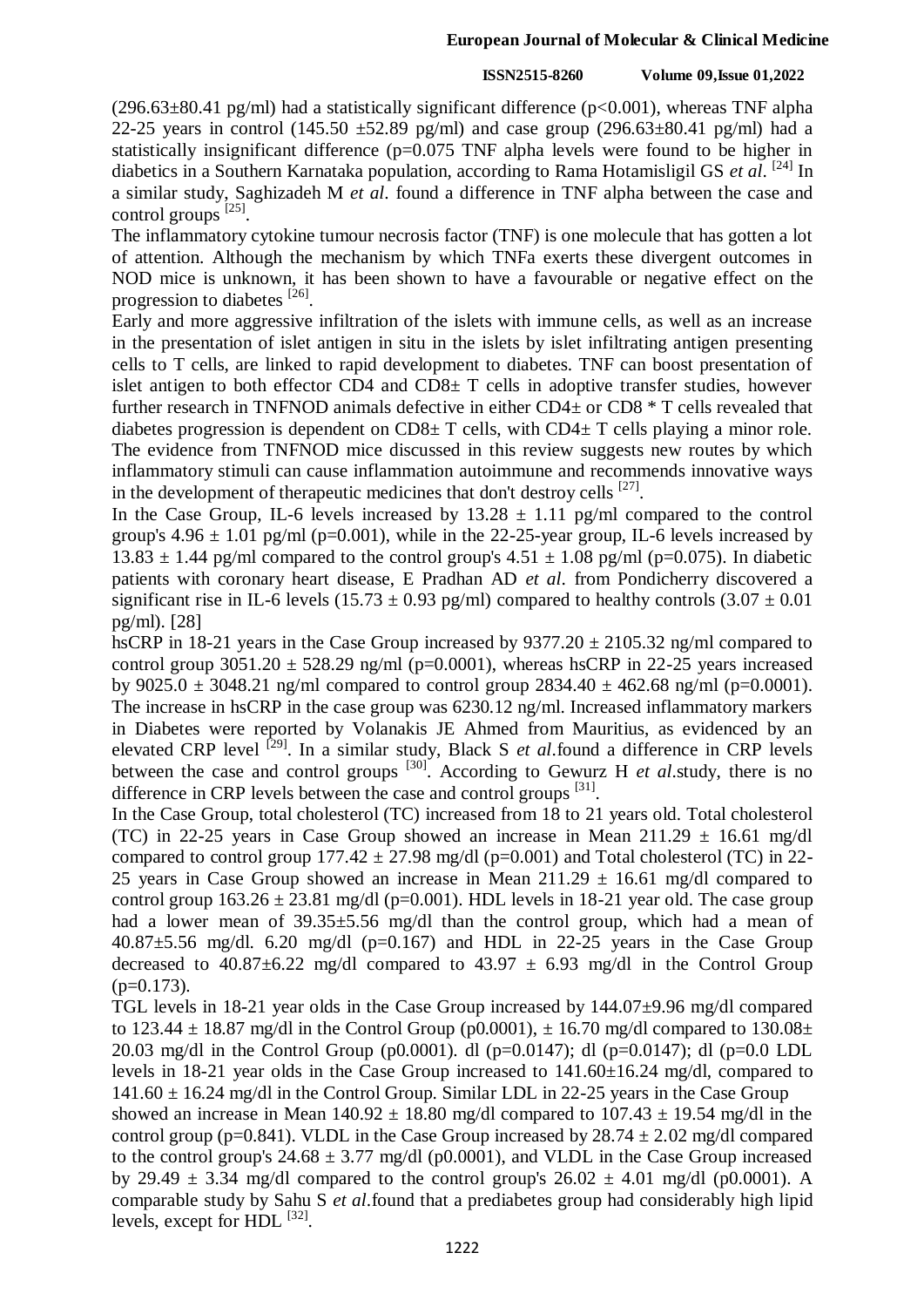## **Conclusion**

A mix of metabolic, inflammatory and cardiovascular processes are likely to explain the therapeutic effects. To determine the most effective intervention(s) for specific advantages, further mechanistic study is required. Weight loss appears to have a significant impact on inflammatory markers. Lipid profile of an individual is associated to obesity, inflammation, vascular function, and diabetes. Appropriate lifestyle adjustments (e.g., exercise training, nutritional therapy) may be performed to lower the inflammatory markers and metabolic disorders. A greater understanding of the causes of inflammatory markers and lipid profile aid in the development of specialized therapeutic approaches for treatment of type 2 diabetes mellitus.

# **References**

- 1. Elliott MJ, Maini RN, Feldmann M, Kalden JR, Antoni C, Smolen JS, *et al*.Randomised double-blind comparison of chimeric monoclonal antibody to tumour necrosis factor alpha (cA2) versus placebo in rheumatoid arthritis. Lancet. 1994 Oct;344(8930):1105-10.
- 2. Kraaijeveld AO, De Jager SCA, Van Berkel TJC, Biessen EAL, Jukema JW. Chemokines and atherosclerotic plaque progression: towards therapeutic targeting? Curr. Pharm Des. 2007;13(10):1039-52.
- 3. Targan SR, Hanauer SB, Van Deventer SJ, Mayer L, Present DH, Braakman T, *et al*. A short-term study of chimeric monoclonal antibody cA2 to tumor necrosis factor alpha for Crohn's disease. Crohn's Disease cA2 Study Group. N Engl. J Med. 1997 Oct;337(15):1029-35.
- 4. Fernández-Real JM, Ricart W. Insulin resistance and chronic cardiovascular inflammatory syndrome. Endocr Rev. 2003 Jun;24(3):278-301.
- 5. Koster A, Stenholm S, Alley DE, Kim LJ, Simonsick EM, Kanaya AM, *et al*. Body fat distribution and inflammation among obese older adults with and without metabolic syndrome.Obesity (Silver Spring). 2010 Dec;18(12):2354-61.
- 6. Meshkani R, Adeli K. Hepatic insulin resistance, metabolic syndrome and cardiovascular disease. ClinBiochem. 2009 Sep;42(13-14):1331-46.
- 7. Hotamisligil GS, Shargill NS, Spiegelman BM. Adipose expression of tumor necrosis factor-alpha: direct role in obesity-linked insulin resistance. Science. 1993 Jan;259(5091):87-91.
- 8. Peraldi P, Spiegelman BM. Studies of the mechanism of inhibition of insulin signaling by tumor necrosis factor-alpha. J Endocrinol. 1997 Nov;155(2):219-20.
- 9. Carstens MT, Goedecke JH, Dugas L, Evans J, Kroff J, Levitt NS, *et al*. Fasting substrate oxidation in relation to habitual dietary fat intake and insulin resistance in non-diabetic women: a case for metabolic flexibility? NutrMetab (Lond). 2013 Jan;10(1):8.
- 10. Groop L, Forsblom C, Lehtovirta M, Tuomi T, Karanko S, Nissén M, *et al*. Metabolic consequences of a family history of NIDDM (The Botnia study): evidence for sexspecific parental effects. Diabetes. 1996 Nov; 45(11): 1585-93.
- 11. Lembo G, Napoli R, Capaldo B, Rendina V, Iaccarino G, Volpe M, *et al*. Abnormal sympathetic overactivity evoked by insulin in the skeletal muscle of patients with essential hypertension. JClin Invest. 1992 Jul;90(1):24-9.
- 12. Impaired insulin-induced sympathetic neural activation and vasodilation in skeletal muscle in obese humans. [Internet]. [Cited 2017 Sep 21]. Available from:https://www.ncbi.nlm.nih.gov/pmc/articles/PMC294442/.
- 13. Mohan V, Deepa R, Rani SS, Premalatha G. Chennai Urban Population Study (CUPS No.5). Prevalence of coronary artery disease and its relationship to lipids in a selected population in South India: The Chennai Urban Population Study (CUPS No. 5). J Am CollCardiol. 2001 Sep;38(3):682-7.
- 14. Fontbonne A, Thibult N, Eschwège E, Ducimetière P. Body fat distribution and coronary heart disease mortality in subjects with impaired glucose tolerance or diabetes mellitus: